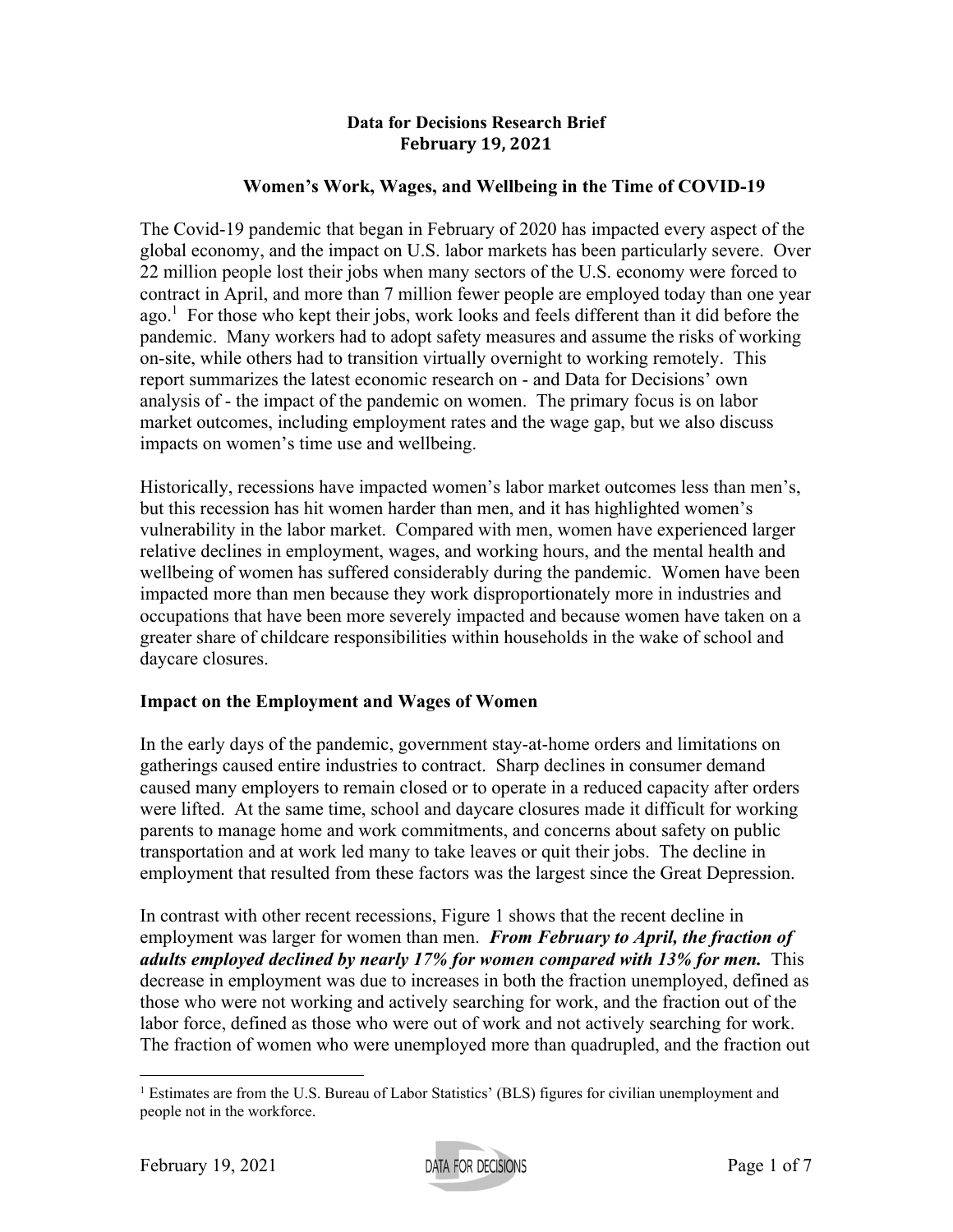of the labor force increased by 13%. Women of color,<sup>2</sup> women without college degrees,<sup>3</sup> and women in the  $18-29$  age group<sup>4</sup> faced the largest relative declines in employment.

While the labor market is far from fully recovered, the employment situation has greatly improved since April 2020. However, as of January 2021 *the fraction of women employed was still farther from its February level than men's, as was the fraction unemployed*. Also troubling are the most recent statistics from December and January, which suggest that the trend of improved employment may have stalled or even reversed. The December statistics were particularly troubling, with the Bureau of Labor Statistics reporting that women lost 156,000 jobs, while men gained 16,000 jobs (Ewing-Nelson 2020).



**Figure 1: Employment Breakdown by Gender - Selected Months in 2020 and 2021** 

"Employed" is the percent employed during the week prior to the survey.

"Unemployed" is the percent unemployed or furloughed/on leave who looked for work within the 4 weeks prior to the survey. "Out of Labor Force" is the percent retired or not looking for work.

Associate's degree (CPS Basic Monthly Survey Data, February and April 2020). 4

<sup>&</sup>lt;sup>2</sup> The proportion of people employed and at work declined 22.1% for White women, 22.9% for Black women, 30.1% for Hispanic women, 24.4% for Native American women, and 23.5% for Asian women (CPS Basic Monthly Survey Data, February and April 2020).

<sup>&</sup>lt;sup>3</sup> The proportion of people employed and at work declined 32.2% for women without at least an

Women in this age group saw a decline of 31.4% in their rate of being employed and at work (CPS Basic Monthly Survey Data, February and April 2020).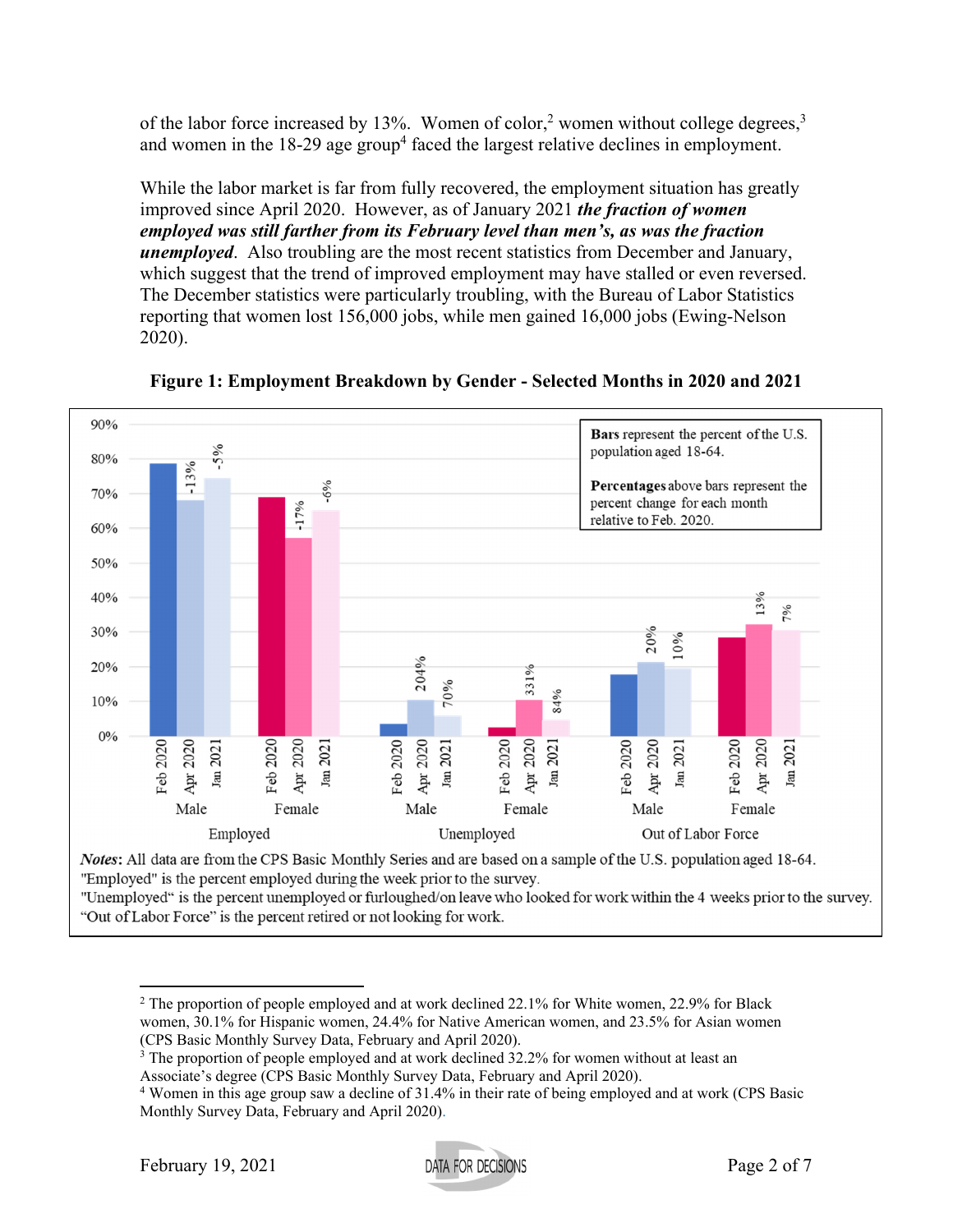One reason women have seen larger declines in employment than men is that women are more likely to work in industries and occupations that have been more severely impacted by the pandemic. Women are more concentrated in high-contact service sectors, like hospitality and retail, which saw greater declines in employment. In addition, women are less likely than men to work in occupations that can easily shift to remote work (Alon et al. 2020a). However, *women are more likely to be unemployed even when compared to men working in the same industry, occupation, and location (*Adams-Prassl et al. 2020)*.*

Surprisingly, *the pandemic has not significantly impacted the wage gap, at least so far.* Figure 2 shows that the average hourly wages of working women and men have been fairly stable*.* However, this is a case in which national averages are misleading. Individual workers have seen significant *declines* in wages, but these have been masked by changes in the composition of the working population. The departure of lower wage workers from the workforce has propped up average wages even while individual workers experienced declines. Surveys that have asked individuals about changes to their hourly wages bear this out. *Men and women report experiencing wage losses since February, and women report larger losses than men* (Zamarro 2020). Figure 2 also shows that the average hours of working women have not changed by much, but this too is due - at least in part - to changes in the composition of the working population. Time series data suggest that both men and women have seen reduced hours and that working women have seen larger reductions in relative terms (Collins et al. 2020).





Notes: All data are from the CPS Basic Monthly Series and are based on a sample of the U.S. population aged 18-64 who were in the workforce.

"Hourly Wages" is the employment weighted average of the hourly wage for hourly workers and the weekly earnings divided by usual work hours for salaried workers.

"Weekly hours" are the average hours worked for pay in the week prior to the survey.

The percentage displayed above/below the lines is the percent change for that month relative to the level of February 2020.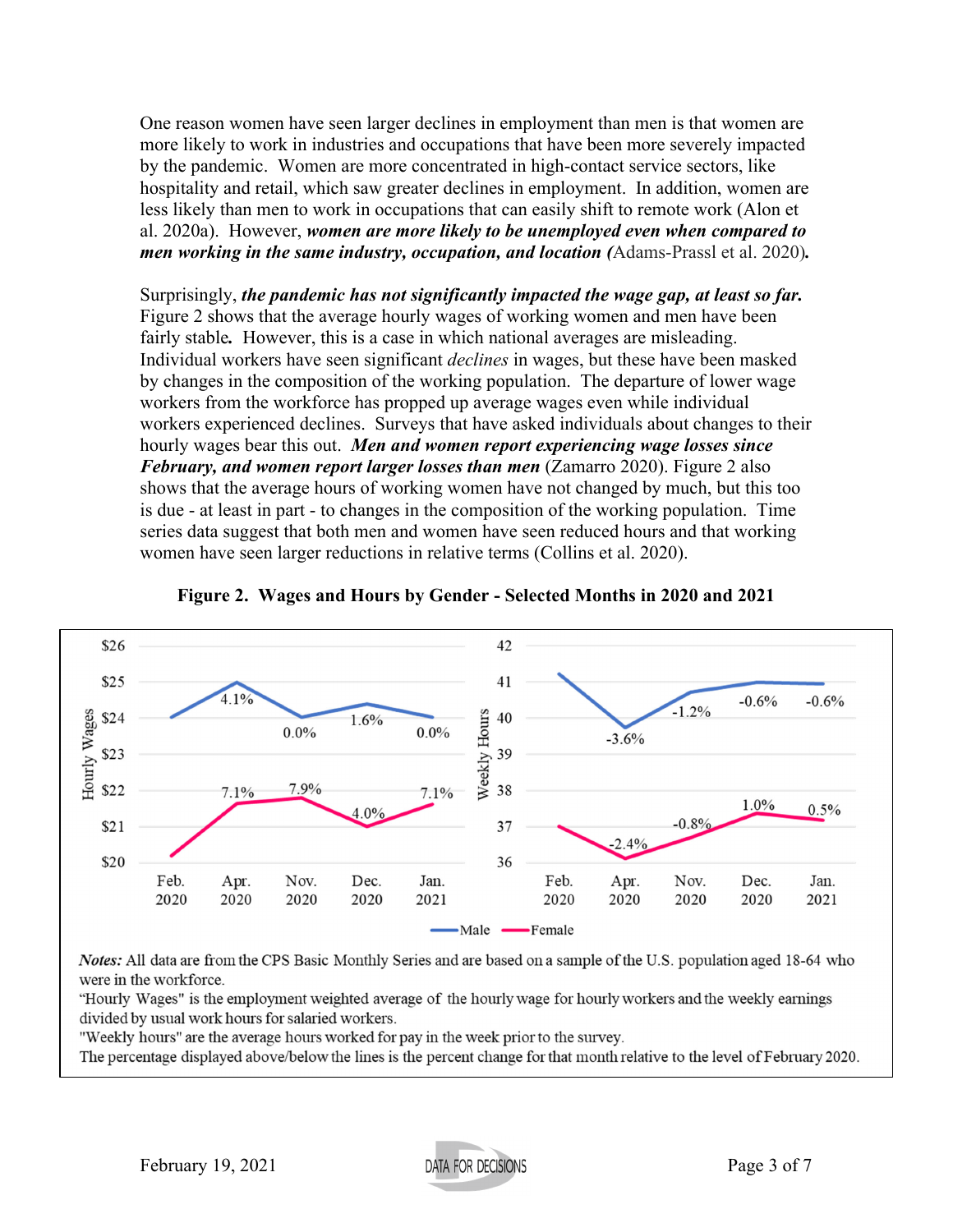## **Impact on the Time Use of Women**

The pandemic has also had dramatic impacts on time use. Parents of school-aged children have been especially impacted, because they have had to manage increased childcare and household responsibilities in the wake of school closures. When schools closed in April 2020, 60% of working parents with children under age 18 reported being unable to make alternative childcare arrangements (Krentz et al. 2020). *Mothers have historically tended to spend more time on childcare and household activities than fathers, but the "domestic labor" gap has increased during the pandemic.* On average, working mothers spent 15 more hours per week than working fathers on domestic labor in April of 2020 (Krentz et al. 2020). This is a notable increase compared with the 7.7 hour gap before the pandemic.<sup>5</sup> It is also notable that this gap exists even when parents work similar jobs. *During April 2020, working mothers spent at least one hour more per day on childcare than working fathers who worked the same hours in the same industry and occupation (Adams-Prassl et al. 2020)*.

This extra domestic labor is partially responsible for women's employment numbers, and it has impacted the careers of mothers who have continued to work. *One in three mothers aged 25-44 who were not working in July of 2020 reported not working due to childcare demands* (Heggeness & Fields 2020). For those who have continued to work, mothers are almost twice as likely as fathers to report considering reducing their work hours (17% vs 9%) or leaving the workforce altogether (7% vs 4%) due to the increased demands on their time (Cooper et al. 2020). Based on a survey of academics, women with children reported losing one hour more each day in research time than men without children (Deryugina et al. 2020). It is also striking that mothers were 69% more likely than fathers to take a leave of absence from work to care for kids when schools closed in the early days of the pandemic (Heggeness 2020).

# **Impact on the Safety and Wellbeing of Women**

As of February 17, over 200,000 women had died of COVID-19 in the U.S. and many more have become ill. Compared with men, women are less likely to be hospitalized, to be admitted to the ICU, and to die from infection by the coronavirus, but they are more likely to be "long-haulers," or those who experience lingering symptoms after infection with COVID-19 (Wolfe et al. 2021). In addition to the serious impacts on physical health, the pandemic has affected the mental health of women. *Prior to the pandemic, women reported poorer mental health than men, and the mental health gap has widened during the pandemic.* In surveys, women report feelings of anxiety at higher rates than men (Heggeness & Fields 2020). Women also sleep less and report more worry about their performance reviews at work, and mothers are more likely to be worried about their children's education than fathers (Krentz et al. 2020). There is also

<sup>&</sup>lt;sup>5</sup> Figures are based on the American Time Use Survey's estimates of the difference in married mothers' and married fathers' time use on an average day when both spouses work full time. It includes estimates for average time spent on household activities, caring for and helping household children, and travel related to caring for and helping household children.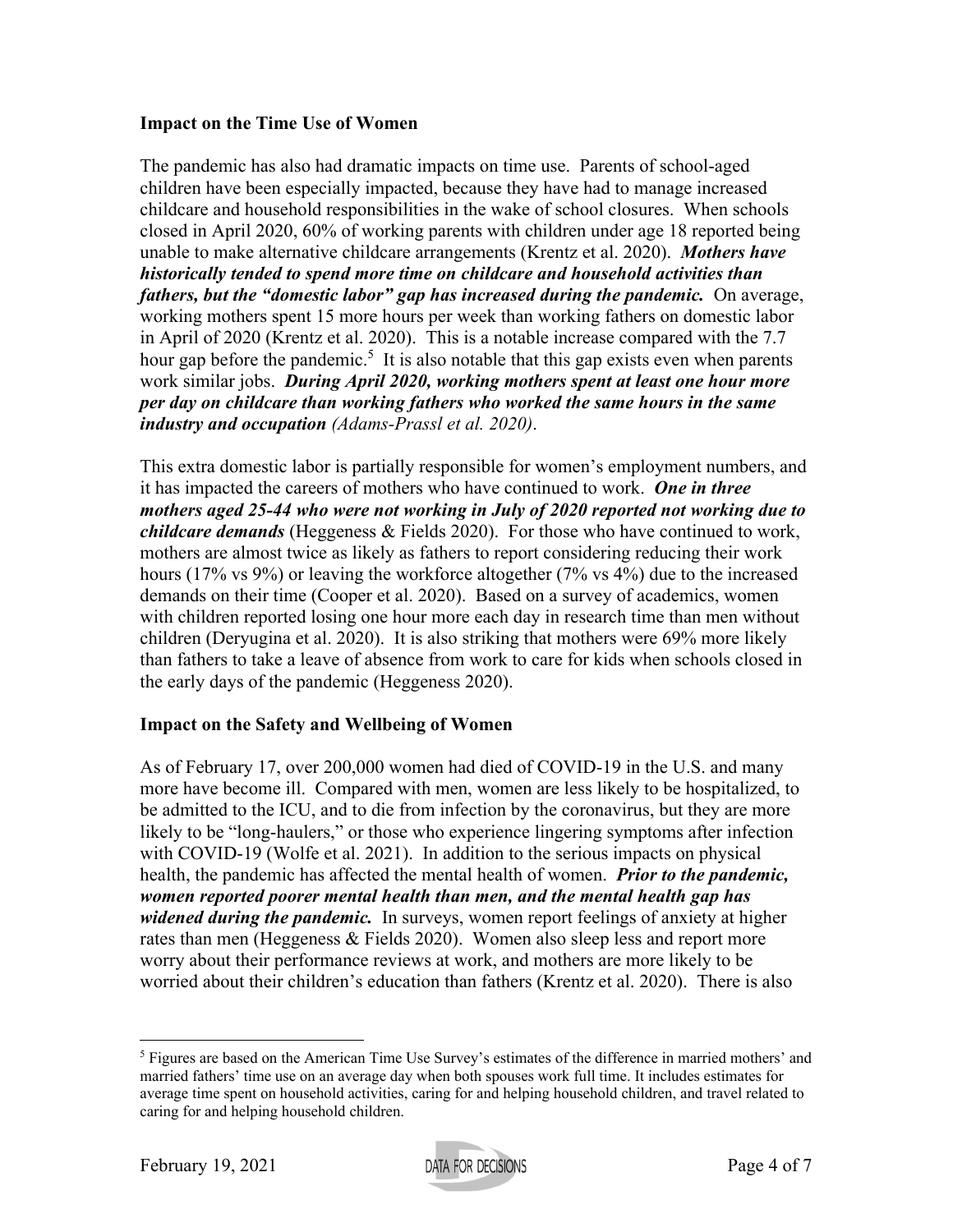evidence that clinically significant levels of mental distress have increased more for women than men (Pierce et al. 2020).

The pandemic has also impacted the safety of women. The virus has caused a sharp increase in the amount of time families spend together, and this has led to an increase in domestic violence. Bullinger et al. (2020) found that police calls related to domestic violence increased by 7.5% following the stay-at-home orders in Chicago. Leslie & Wilson (2020) and McCrary & Sanga (2020) find similar patterns in a number of cities.

## **The Future of Women in the Workforce:**

The pandemic has had large impacts on women in the workforce, and it is likely that they will persist into the future. Women who lost or left their jobs have interrupted their careers. They will accumulate less work experience than men in similar jobs, and they may experience greater depreciation of their human capital. Disruptions to employment have long-run impacts on career progression and pay, leading economists to predict that *the pandemic will lead to a widening of the wage gap by up to five percentage points in the next decade* (Alon et al., 2020b)*.* Women also anticipate leaving the workforce at higher rates in the future, suggesting the COVID employment gap may persist. Even women in the most senior roles in business are considering curbing their career trajectory or leaving the workforce due to the pandemic (Cooper et al. 2020). The resulting decrease in women's representation in leadership positions and as mentors will likely have adverse implications for younger cohorts of women.

This report has focused on the impact of the pandemic on women, but we should not overlook the fact that *women have had a positive impact on society during the pandemic.* Women make up 77% of healthcare and long-term care workers – and it is these workers who have put their own health on the line to care for others during the pandemic. Women have also undoubtedly had a large impact through their efforts in communities and within households, caring for family members and homeschooling children. This time, while un-monetized and often undervalued, is an immensely important contribution to the current and future wellbeing of American society.

#### **Authors:**

*Practice Leader Practice Leader Practice Leader Research Associate* 

*Erin Johnson Nandita Krishnaswamy Lindsey Bennett Labor & Employment Consulting Economist Labor & Employment* 

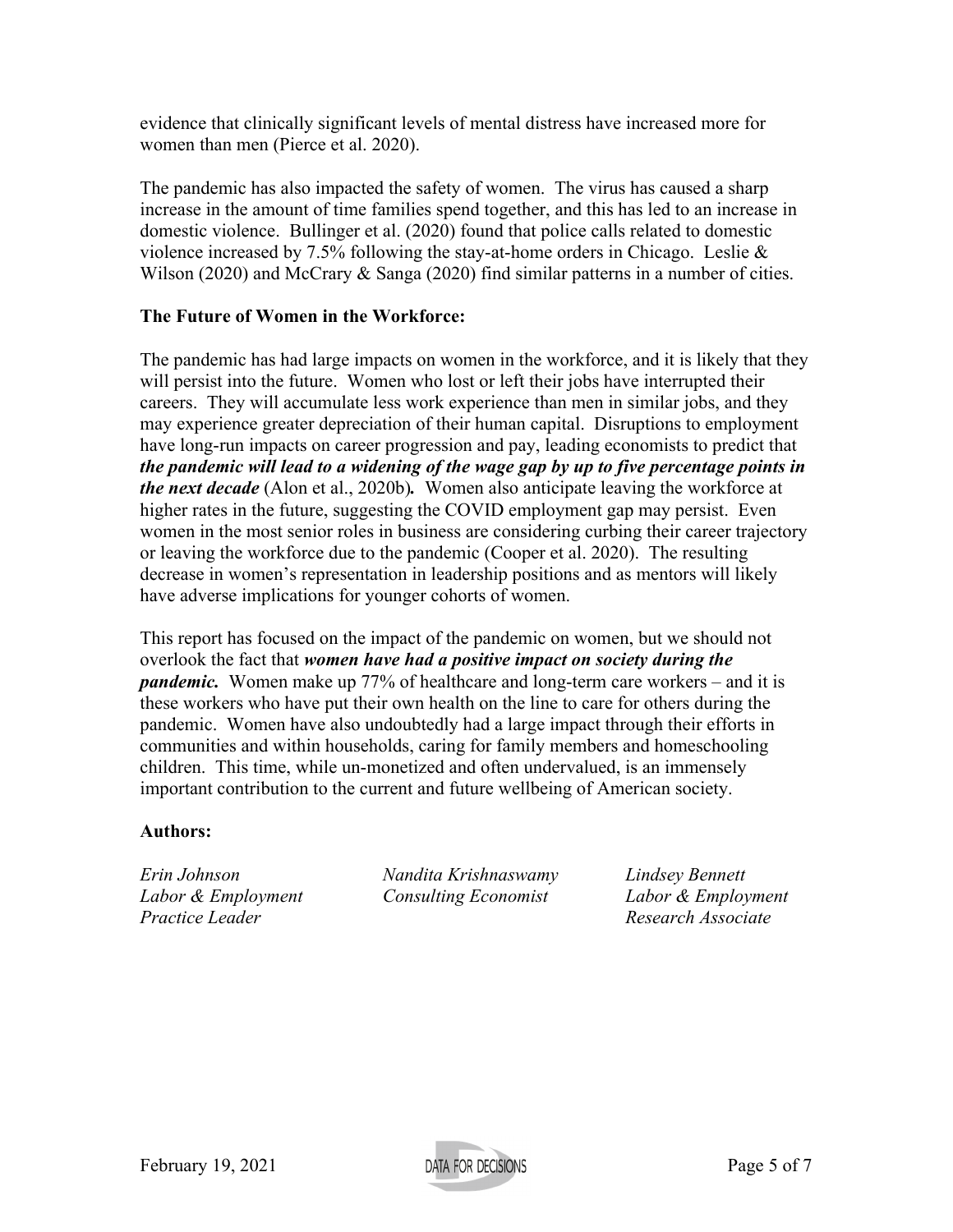## **References:**

Adams-Prassl, A., Boneva, T., Golin, M., & Rauh, C. (2020). Inequality in the impact of the coronavirus shock: Evidence from real time surveys. *Journal of Public Economics*, *189*, 104245.

Alon, T. M., Doepke, M., Olmstead-Rumsey, J., & Tertilt, M. (2020a). *The impact of Covid-19 on gender equality* (No. w26947). National Bureau of Economic Research.

Alon, T., Doepke, M., Olmstead-Rumsey, J., & Tertilt, M. (2020b). *This time it's different: the role of women's employment in a pandemic recession* (No. w27660). National Bureau of Economic Research.

Bullinger, L. R., Carr, J. B., & Packham, A. (2020). *Covid-19 and crime: Effects of stayat-home orders on domestic violence* (No. w27667). National Bureau of Economic Research.

Bureau of Labor Statistics. (2021). *The Employment Situation – December 2020.* Available at https://www.bls.gov/news.release/pdf/empsit.pdf.

Bureau of Labor Statistics. (2019). *Time spent in primary activities by married mothers and fathers by employment status of self and spouse, average for the combined years 2015-19, own household child under age 18*, table A-7A. Available at https://www.bls.gov/tus/tables/a7-1519.pdf.

Collins, C., Landivar, L.C., Ruppanner, L, and Scarborough, W. (2020) *Covid-19 and the gender gap in work hours.* Gender, Work & Organization (Forthcoming).

Cooper, M., Cardazone, G., Coury, S., Urban, K., Bohrer, A., Long, M., Yee, L. & Kumar, A. (2020). *Women in the workplace 2020*. McKinsey and Company. Available at https://womenintheworkplace.com/.

Deryugina, T., Shurchkov, O., & Stearns, J. E. (2021). *COVID-19 Disruptions Disproportionately Affect Female Academics* (No. w28360). National Bureau of Economic Research.

Ewing-Nelson, C. (2021). *All of the Jobs Lost in December Were Women's Jobs.*  Washington, D.C.: National Women's Law Center. Available at https://nwlc.org/wpcontent/uploads/2021/01/ December-Jobs-Day.pdf.

Heggeness, M. L. (2020). *Estimating the immediate impact of the Covid-19 shock on parental attachment to the labor market and the double bind of mothers.* Review of Economics of the Household, *18*(4), 1053-1078.

Heggeness, M. L., & Fields, J. M. (2020). *Working moms bear brunt of home schooling while working during COVID-19.* US Census Bureau. Available at https://www.census.gov/library/